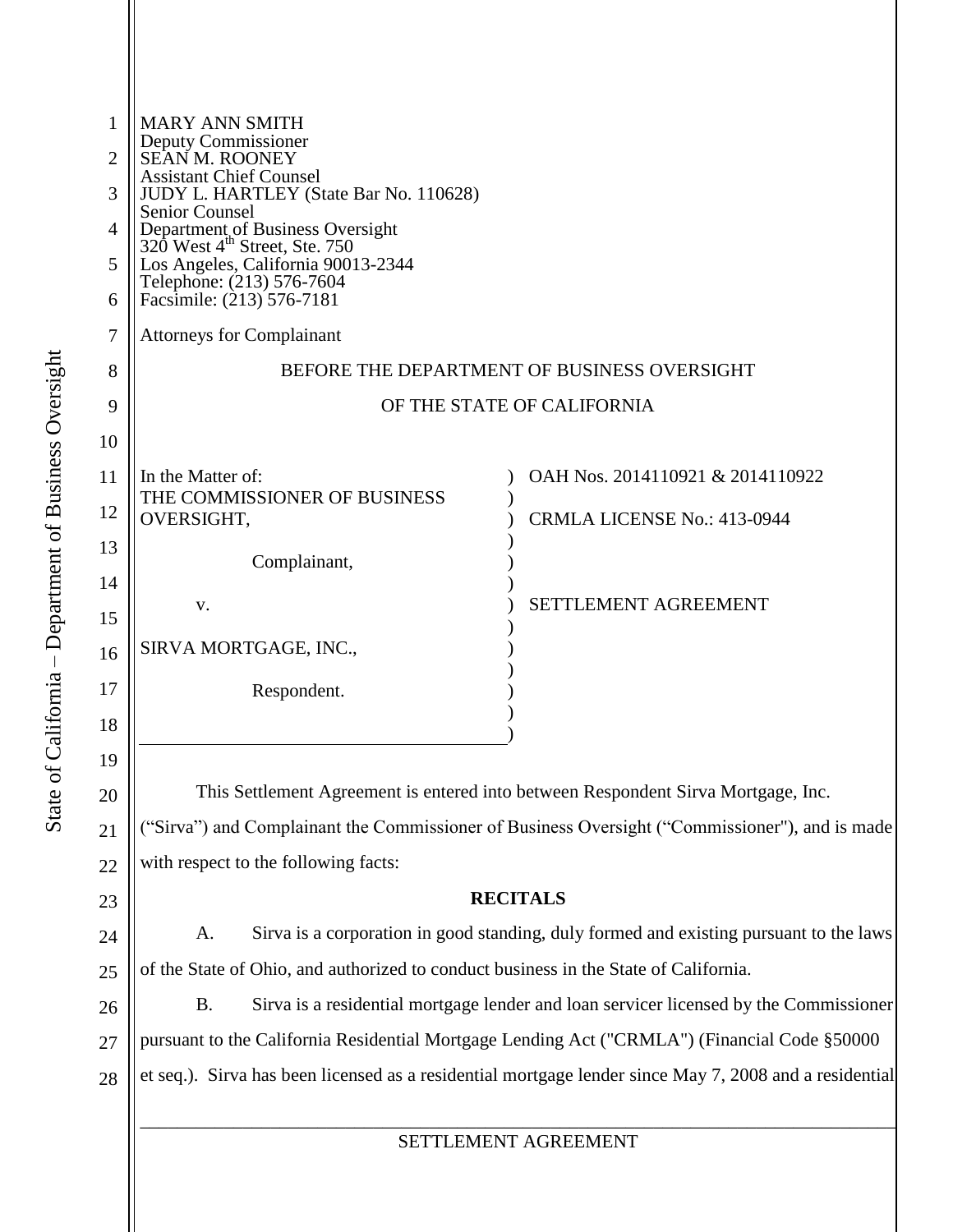mortgage lender and loan servicer since July 13, 2015. Sirva has its principal place of business located at 6200 Oak Tree Boulevard, Suite 300, Independence, Ohio 44131. Sirva currently has 3 branch office locations under its CRMLA license located in California, and other states. Sirva employs mortgage loan originators in its CRMLA business.

C. The Department of Business Oversight ("Department"), through the Commissioner, has jurisdiction over the licensing and regulation of persons and entities engaged in the business of lending and/or servicing pursuant to the CRMLA, including mortgage loan originators.

D. On October 15, 2014, Sirva was personally served by the Commissioner with a Notice of Intention to Issue License Suspension, Deny Application for Authority to Service Loans, and Levy Penalties, Accusation/Statement of Issues, and accompanying documents dated October 14, 2014 ("Accusation"). Sirva has filed a Notice of Defense with the Commissioner regarding the Accusation.

E. On October 15, 2014, Sirva was also personally served by the Commissioner with an Order to Discontinue Violations Pursuant to Financial Code Section 50321 and Statement of Facts In Support of Order to Discontinue Violations Pursuant to Financial Code Section 50321 and Notice of Intent to Make Order Final dated October 14, 2014 ("Order to Discontinue Violations"). Sirva has filed a request for a hearing with the Commissioner regarding the Orders to Discontinue Violations.

F. The Commissioner hereby acknowledges that Sirva has submitted information demonstrating that it has adopted policies and procedures addressing the issues described in the Accusation and Order to Discontinue Violations.

G. It is the intention and desire of the parties to resolve this matter without the necessity of a hearing and/or other litigation.

NOW, THEREFORE, in consideration of the foregoing, and the terms and conditions set forth herein, the parties agree as follows:

## **TERMS AND CONDITIONS**

26 27 1. This Settlement Agreement is entered into for the purpose of judicial economy and expediency, and to avoid the expense of a hearing, and possible further court proceedings.

1

2

3

4

5

6

7

8

9

10

11

12

13

14

15

16

17

18

19

20

21

22

23

24

25

28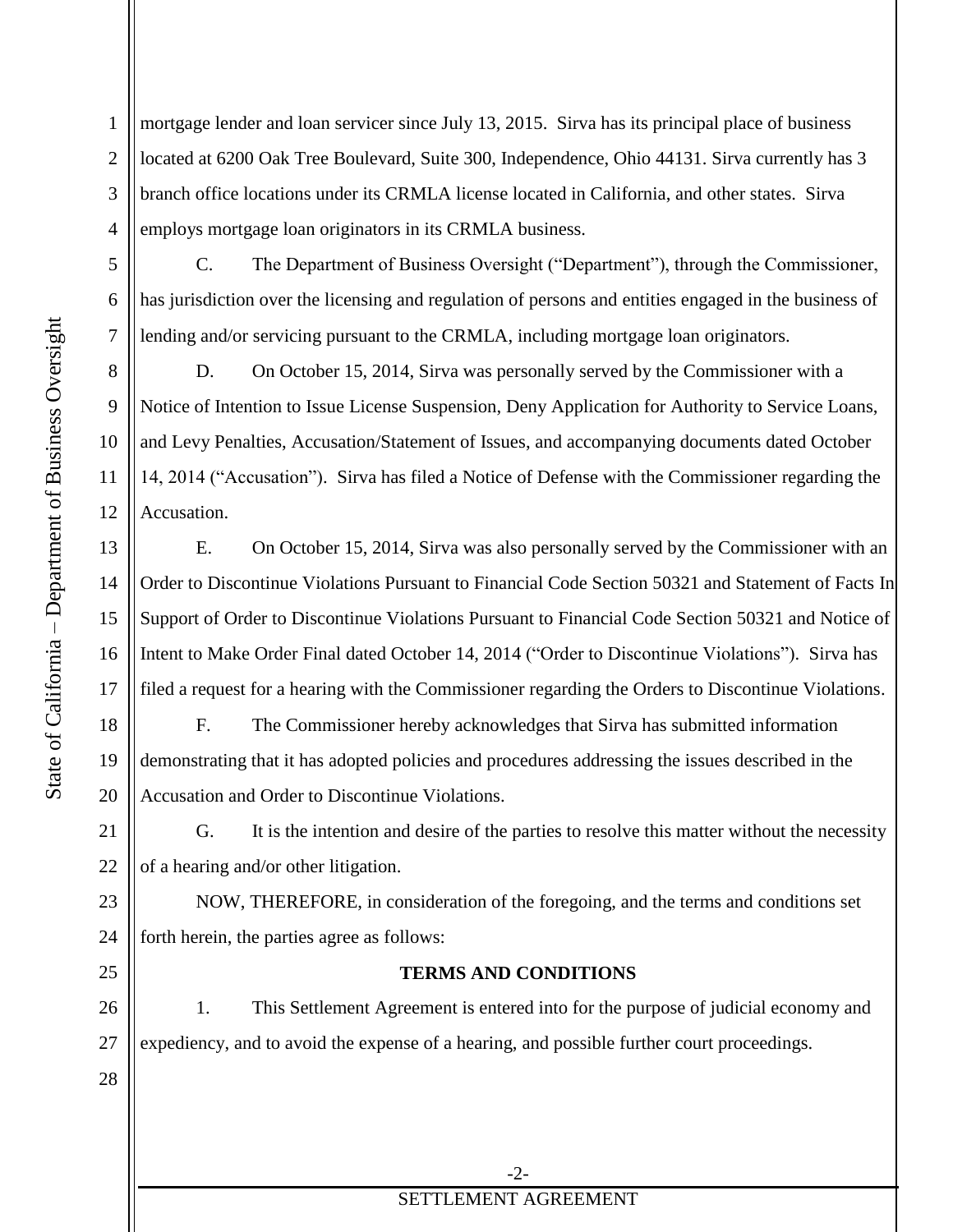2. The Commissioner hereby dismisses the allegations contained in Section IV, paragraphs C., D., and E. of the Accusation.

3. Sirva hereby consents to the immediate issuance by the Commissioner of an Amended Order to Discontinue Violations Pursuant to Financial Code Section 50321, a copy of which is attached and incorporated as Exhibit A. This Amended Order to Discontinue Violations shall supersede the Order to Discontinue Violations issued on October 14, 2014.

4. The Commissioner hereby agrees to amend the Statement of Facts In Support of the Order to Discontinue Violations issued on October 14, 2014 as set forth in the Amended Statement of Facts attached and incorporated as Exhibit B.

5. Sirva, by entering into this Settlement Agreement, does not admit or deny any of the allegations set forth in the Accusation, Amended Order to Discontinue Violations, and/or Amended Statement of Facts.

6. Sirva acknowledges its right to an administrative hearing under the CRMLA in connection with the Accusation and/or Amended Order to Discontinue Violations and hereby waives that right to a hearing, and to any reconsideration, appeal, or other rights which may be afforded pursuant to the CRMLA, the CFLL, the California Administrative Procedure Act, the California Code of Civil Procedure, or any other provision of law in connection with these matters.

7. Sirva further agrees to pay to the Commissioner the sum of \$28,000.00 in administrative fees upon execution of this Settlement Agreement.

20 21 22 23 24 25 8. In consideration of the information provided to the Commissioner by Sirva as described in paragraph F above and Sirva's agreement to the finality of the Amended Order and payment of penalties as provided for in paragraphs 3 and 7 above, the Commissioner hereby agrees not to pursue a suspension of Sirva's residential mortgage lender and/or loan servicer licenses. Accordingly, this Settlement Agreement does not affect the licensing status of Sirva set forth in paragraph B of the above Recitals.

26 27 28 9. This Settlement Agreement may be revoked and the Commissioner may pursue any and all remedies available under law against Sirva, if the Commissioner later finds out that Sirva knowingly or willfully withheld information used and relied upon in this Settlement Agreement.

1

2

3

4

5

6

7

8

9

10

11

12

13

14

15

16

17

18

19

## SETTLEMENT AGREEMENT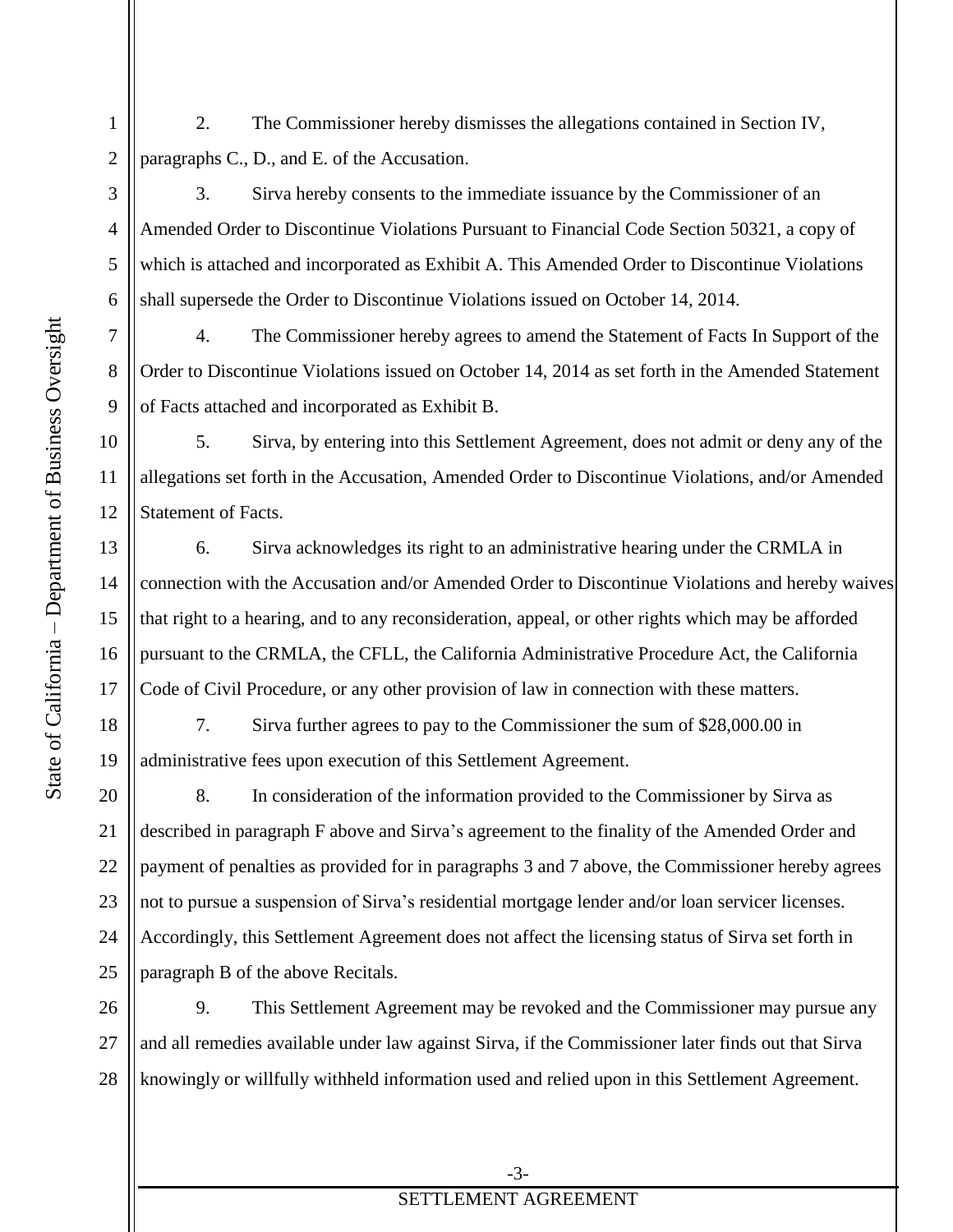3

4

5

6

7

8

9

10

11

15

16

17

18

19

20

21

22

23

24

1 2 10. This Settlement Agreement is binding on all heirs, assigns and/or successors in interest.

11. This Settlement Agreement does not create any private rights or remedies against Sirva, create any liability for Sirva or limit defenses of Sirva for any person or entity not a party to this Settlement Agreement.

12. The parties hereby acknowledge and agree that this Settlement Agreement is intended to constitute a full, final and complete resolution of the actions described herein. However, the parties acknowledge and agree that nothing contained in this Settlement Agreement shall operate to limit the Commissioner's ability to assist any other agency, (city, county, state or federal) with any prosecution, administrative, civil or criminal, brought by any such agency against Sirva or any other person based upon any of the activities alleged in these matters or otherwise.

12 13 14 13. Each of the parties represents, warrants, and agrees that it has received independent advice from its attorney(s) and/or representatives with respect to the advisability of executing this Settlement Agreement.

14. Each of the parties represents, warrants, and agrees that in executing this Settlement Agreement it has relied solely on the statements set forth herein and the advice of its own counsel and/or representative. Each of the parties further represents, warrants, and agrees that in executing this Settlement Agreement it has placed no reliance on any statement, representation, or promise of any other party, or any other person or entity not expressly set forth herein, or upon the failure of any party or any other person or entity to make any statement, representation or disclosure of anything whatsoever. The parties have included this clause: (1) to preclude any claim that any party was in any way fraudulently induced to execute this Settlement Agreement; and (2) to preclude the introduction of parol evidence to vary, interpret, supplement, or contradict the terms of this Settlement Agreement.

25 26 27 28 15. This Settlement Agreement is the final written expression and the complete and exclusive statement of all the agreements, conditions, promises, representations, and covenants between the parties with respect to the subject matter hereof, and supersedes all prior or contemporaneous agreements, negotiations, representations, understandings, and discussions

## SETTLEMENT AGREEMENT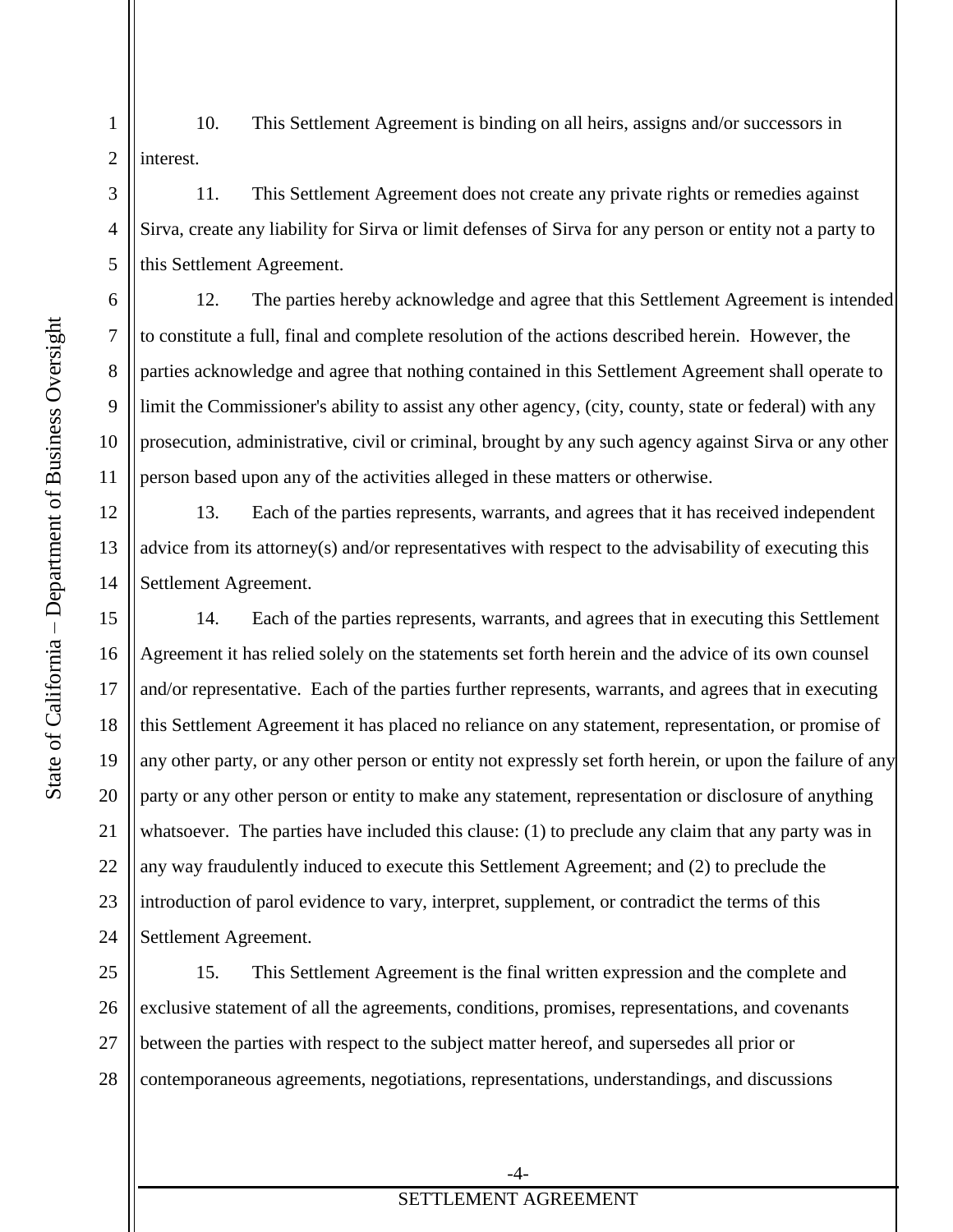between and among the parties, their respective representatives, and any other person or entity, with respect to the subject matter covered hereby.

16. In that the parties have had the opportunity to draft, review and edit the language of this Settlement Agreement, no presumption for or against any party arising out of drafting all or any part of this Settlement Agreement will be applied in any action relating to, connected, to, or involving this Settlement Agreement. Accordingly, the parties waive the benefit of California Civil Code section 1654 and any successor or amended statute, providing that in cases of uncertainty, language of a contract should be interpreted most strongly against the party who caused the uncertainty to exist.

10 12 17. The waiver of any provision of this Settlement Agreement shall not operate to waive any other provision set forth herein, and any waiver, amendment and/or change to the terms of this Settlement Agreement must be in writing signed by the parties.

18. This Settlement Agreement shall not become effective until signed and delivered by all parties.

19. This Settlement Agreement may be executed in one or more counterparts, each of which shall be an original but all of which, together, shall be deemed to constitute a single document. This Settlement Agreement may be executed by facsimile signature, and any such facsimile signature by any party hereto shall be deemed to be an original signature and shall be binding on such party to the same extent as if such facsimile signature were an original signature.

 20. Each signatory hereto covenants that he/she possesses all necessary capacity and d ontorinto this  $\mathcal{C}_{\text{at}}$  and  $\Lambda_{\text{c}}$ 

| $\angle 1$ | authority to sign and enter mo this settlement Agreement. |                |                                                                                                        |
|------------|-----------------------------------------------------------|----------------|--------------------------------------------------------------------------------------------------------|
| 22         |                                                           | Dated: 8/20/15 | <b>JAN LYNN OWEN</b>                                                                                   |
| 23         |                                                           |                | <b>Commissioner of Business Oversight</b>                                                              |
| 24         |                                                           |                | $By_$<br><b>MARY ANN SMITH</b>                                                                         |
| 25         |                                                           |                | Deputy Commissioner                                                                                    |
| 26         |                                                           | Dated: 8/18/15 | SIRVA MORTGAGE, INC.                                                                                   |
| 27         |                                                           |                |                                                                                                        |
| 28         |                                                           |                | $By_$<br><u> 1980 - Jan James James Barnett, fransk politik (d. 1980)</u><br>PAUL E. KLEMME, President |
|            |                                                           |                | $-5-$                                                                                                  |
|            |                                                           |                | SETTLEMENT AGREEMENT                                                                                   |

1

2

3

4

5

6

7

8

9

11

13

14

15

16

17

18

19

20  $21$